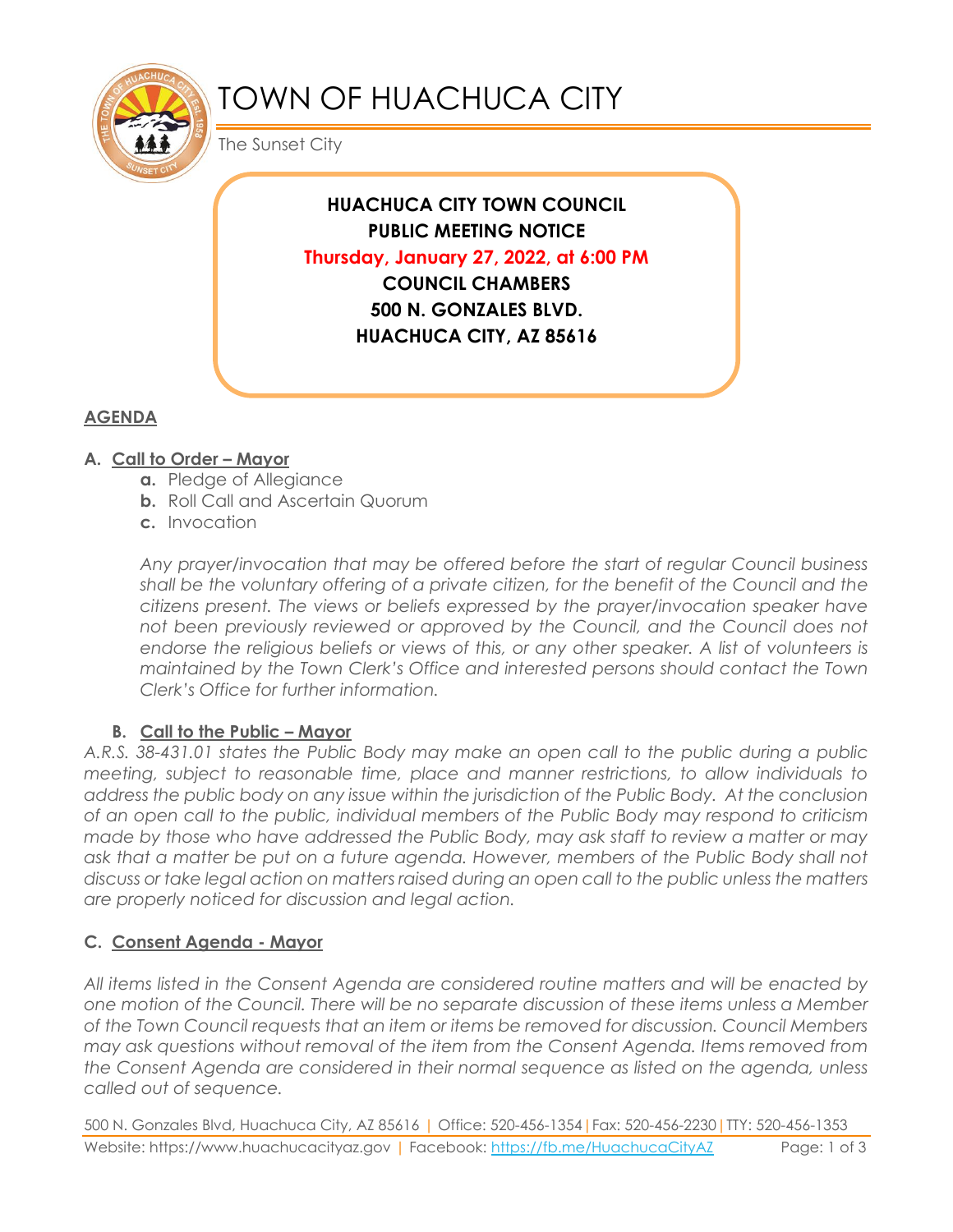C.1 Consider approval of the Minutes of the Regular Council Meeting held on January 13, 2022.

C.2 Consider approval of the Payment Approval Report.

## **D.** Unfinished Business before the Council – Mayor

*Public comment will be taken at the beginning of each agenda item, after the subject has been announced by the Mayor and explained by staff. Any citizen, who wishes, may speak one time for five minutes on each agenda item before or after Council discussion. Questions from Council Members, however, may be directed to staff or a member of the public through the Mayor at any time.*

#### **D.1 Discussion and/or Action [Mayor Wallace]: Direction to staff regarding the equipment maintenance plans submitted by each Department Head.**

#### **E. New Business Before Council - Mayor**

*Public comment will be taken at the beginning of each agenda item, after the subject has been announced by the Mayor and explained by staff. Any citizen, who wishes, may speak one time for five minutes on each agenda item before or after Council discussion. Questions from Council Members, however, may be directed to staff or a member of the public through the Mayor at any time.* 

**E.1 Discussion and/or Action [Chief Thies]: Farewell and Presentation of Plaque to Town Employee Paul Dunn.**

**E.2 Discussion and/or Action [Suzanne Harvey]: Approval of a Grant Agreement with the Arizona Department of Forestry and Fire Management for improvements to the Veterans' Memorial Park to create the "Huachuca City Community Forest."**

**E.3 Discussion and/or Action [Suzanne Harvey]: Administration and Animal Control Officer staffing in the Police Department.**

**E.4 Discussion and/or Action [Suzanne Harvey]: Establishing priorities for all of the Town's departments.**

**E.5 Discussion and/or Action [Mayor Pro Tem Hirshberg]: Direction to staff to establish a process for welcoming new residents and/or businesses to the Town.** 

**E.6 Discussion and/or Action [Suzanne Harvey]: Appointment of Ashley Pietro to the Public Safety Personnel Retirement System [PSPRS] Local Board; and appointment of a police officer selected by the police department to serve on the PSPRS Local Board.** 

**E.7 Discussion and/or Action [Suzanne Harvey]: Approval of a Facility Use Agreement with the County Elections Department to allow the County to set up a "Vote Center" at the Huachuca City Community Center for the primary and general elections in 2022.** 

#### **F. Reports of Current Events by Council**